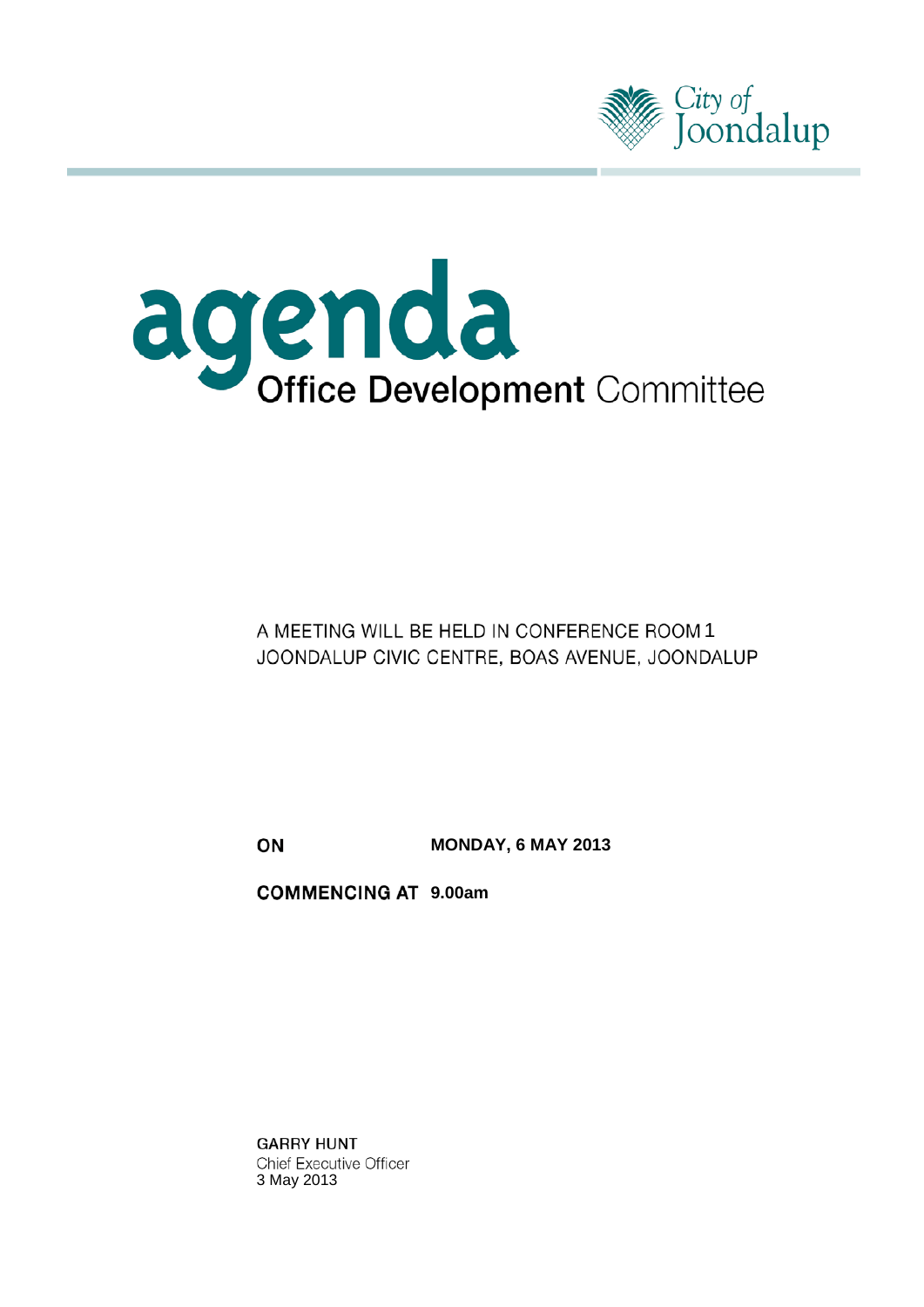## **PROCEDURES FOR PUBLIC QUESTION TIME**

The following procedures for the conduct of Public Question Time were adopted at the Council meeting held on 17 March 2009:

#### **Questions asked verbally**

- 1 Members of the public are invited to ask questions at Committee Meetings.
- 2 Questions asked at a Committee meeting should relate to items on the Committee agenda.
- 3 A register will be provided for those persons wanting to ask questions to enter their name. Persons will be requested to come forward in the order in which they are registered, and to give their name and address.
- 4 Public question time will be limited to two minutes per member of the public, with a limit of two questions per member of the public.
- 5 Statements are not to precede the asking of a question during public question time. Statements should be made during public statement time.
- 6 Members of the public are encouraged to keep their questions brief to enable everyone who desires to ask a question to have the opportunity to do so.
- 7 Public question time will be limited to the legislative minimum of fifteen minutes and may be extended in intervals of up to ten minutes by resolution of the Committee, but the total time allocated for public questions to be asked and responses to be given is not to exceed thirty five (35) minutes in total. Public question time is declared closed following the expiration of the allocated time period, or earlier than such time where there are no further questions.
- 8 Questions are to be directed to the Presiding Member and should be asked politely in good faith and are not to be framed in such a way as to reflect adversely or be defamatory on a particular Committee Member or City employee. The Presiding Member shall decide to:
	- $\triangleright$  Accept or reject any question and his/her decision is final;
	- $\triangleright$  Nominate a member of the Committee and/or City employee to respond to the question;
	- $\triangleright$  Take a question on notice. In this case a written response will be provided as soon as possible, and included in the agenda of the next Committee meeting.
- 9 Where a Committee Member is of the opinion that a member of the public is:
	- $\triangleright$  asking a question at a Committee meeting that is not relevant to the purpose for which the meeting has been called:
	- $\triangleright$  making a statement during public question time;

they may bring it to the attention of the Presiding Member.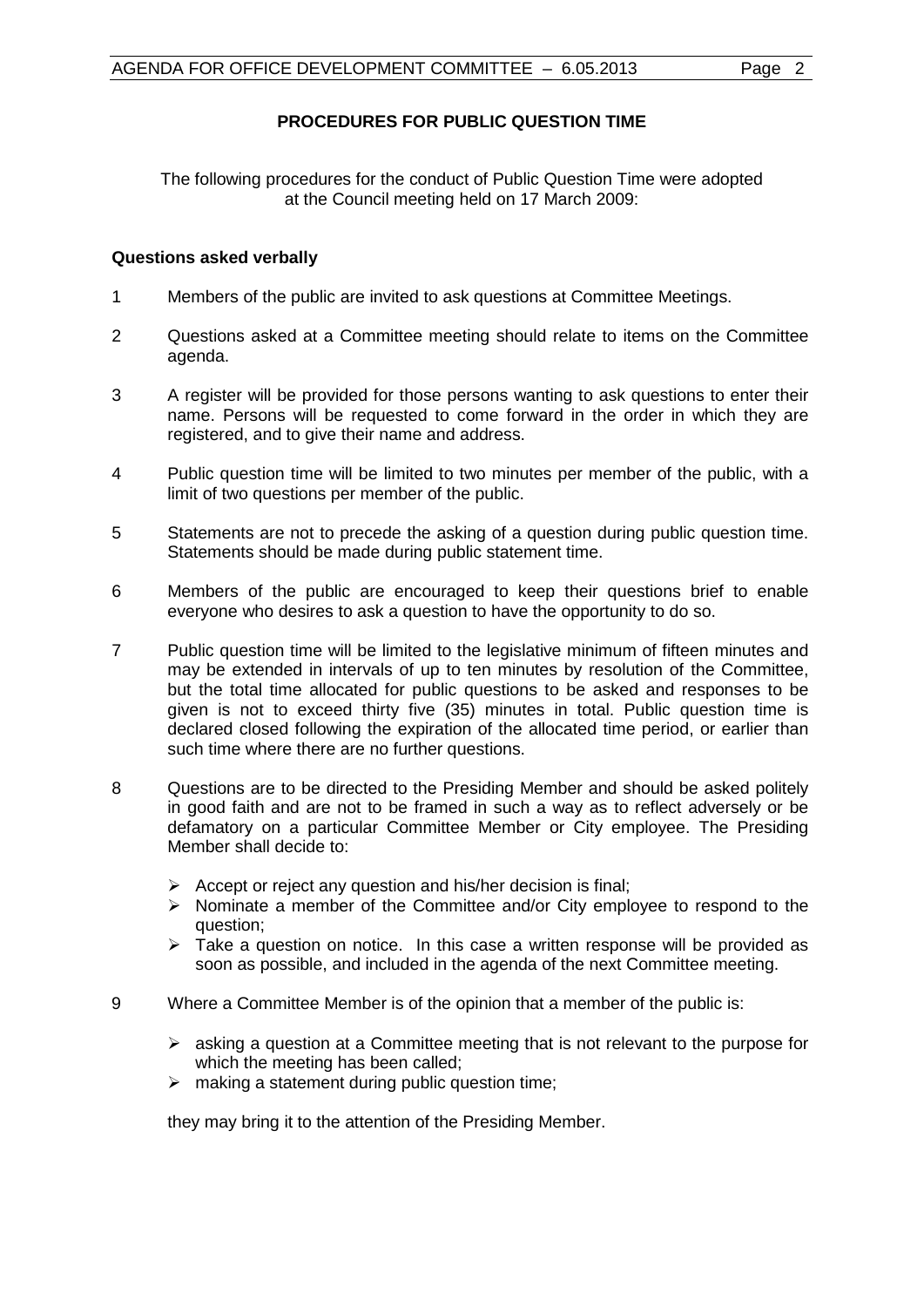- 10 Questions and any response will be summarised and included in the minutes of the Committee meeting.
- 11 It is not intended that question time should be used as a means to obtain information that would not be made available if it was sought from the City's records under Section 5.94 of the *Local Government Act 1995* or the *Freedom of Information (FOI) Act 1992.* Where the response to a question(s) would require a substantial commitment of the City's resources, the Chief Executive Officer (CEO) will determine that it is an unreasonable impost upon the City and refuse to provide it. The CEO will advise the member of the public that the information may be sought in accordance with the *FOI Act 1992*.

## **Questions in Writing – (Residents and/or ratepayers of the City of Joondalup only).**

- 1 Only City of Joondalup residents and/or ratepayers may submit questions to the City in writing.
- 2 Questions asked at a Committee meeting should relate to items on the Committee agenda.
- 3 The City will accept a maximum of five written questions per City of Joondalup resident/ratepayer. To ensure equality and consistency, each part of a multi-part question will be treated as a question in its own right.
- 4 Questions lodged by 9.00 am on the day immediately prior to the scheduled Committee meeting will be responded to, where possible, at the Committee meeting. These questions, and their responses, will be distributed to Elected Members and made available to the public in written form at the meeting.
- 5 The Presiding Member shall decide to accept or reject any written question and his/her decision is final. Where there is any concern about a question being offensive, defamatory or the like, the Presiding Member will make a determination in relation to the question. Questions determined as offensive, defamatory or the like will not be published. Where the Presiding Member rules questions to be out of order, an announcement to this effect will be made at the meeting, including the reason(s) for the decision.
- 6 The Presiding Member may rule questions out of order where they are substantially the same as questions previously submitted and responded to.
- 7 Written questions unable to be responded to at the Committee meeting will be taken on notice. In this case, a written response will be provided as soon as possible and included on the agenda of the next Committee meeting.
- 8 A person who submits written questions may also ask questions at a Committee meeting and questions asked verbally may be different to those submitted in writing.
- 9 Questions and any response will be summarised and included in the minutes of the Committee meeting.
- 10 It is not intended that question time should be used as a means to obtain information that would not be made available if it was sought from the City's records under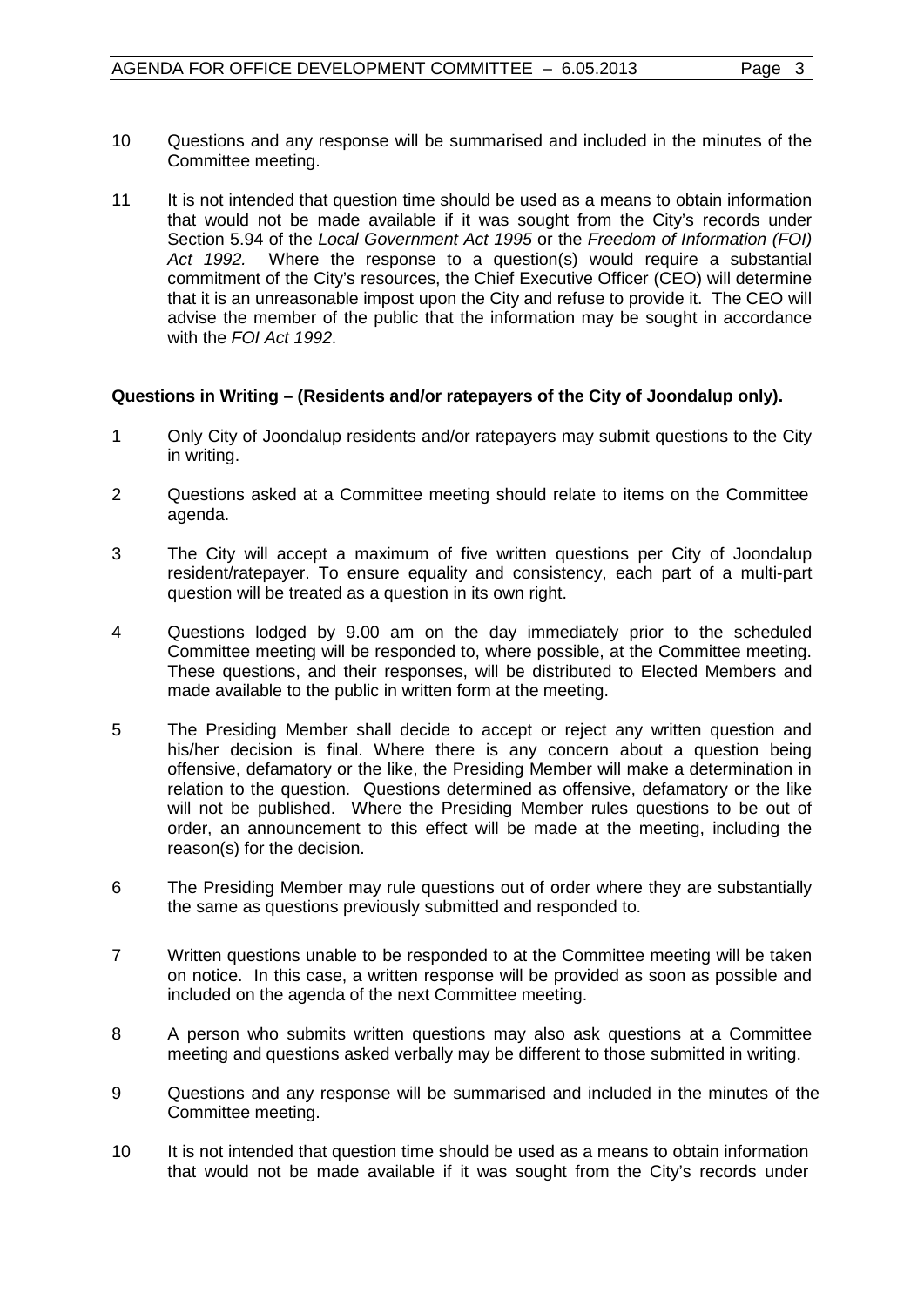Section 5.94 of the *Local Government Act 1995* or the *Freedom of Information (FOI) Act 1992*. Where the response to a question(s) would require a substantial commitment of the City's resources, the Chief Executive Officer (CEO) will determine that it is an unreasonable impost upon the City and refuse to provide it. The CEO will advise the member of the public that the information may be sought in accordance with the *FOI Act 1992*.

#### **DISCLAIMER**

Responses to questions not submitted in writing are provided in good faith and as such, should not be relied upon as being either complete or comprehensive.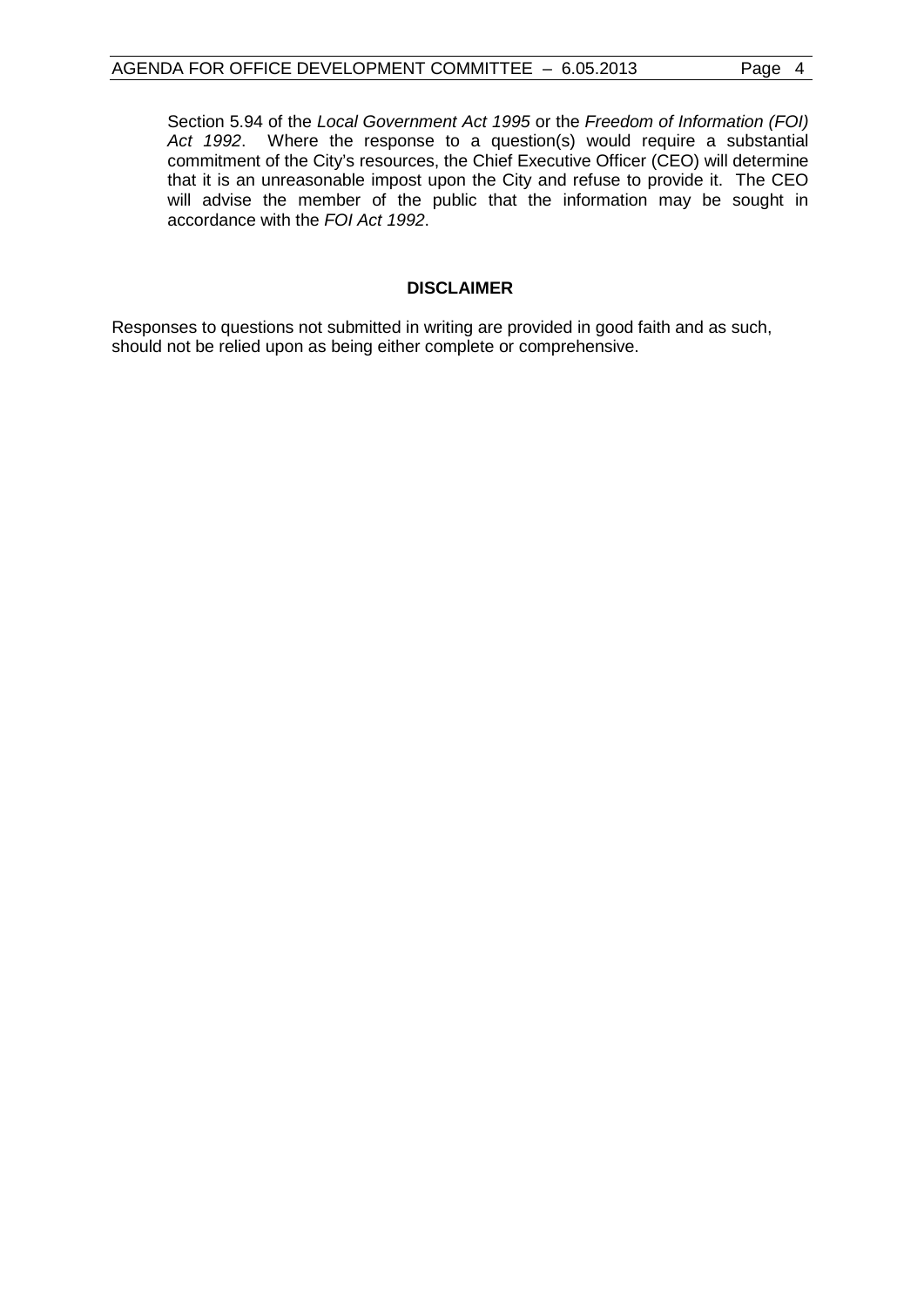## **PROCEDURES FOR PUBLIC STATEMENT TIME**

The following procedures for the conduct of Public Statement Time were adopted at the Council meeting held on 18 December 2007:

- 1 Members of the public are invited to make statements, either verbally or in writing, at Committee meetings.
- 2 Statements made at a Committee meeting should relate to items on the Committee agenda.
- 3 A register will be provided for those persons wanting to make a statement to enter their name. Persons will be requested to come forward in the order in which they are registered, and to give their name and address.
- 4 Public statement time will be limited to two minutes per member of the public.
- 5 Members of the public are encouraged to keep their statements brief to enable everyone who desires to make a statement to have the opportunity to do so.
- 6 Public statement time will be limited to a maximum of 15 minutes. Public statement time is declared closed following the 15 minute allocated time period, or earlier than such time where there are no further statements.
- 7 Statements are to be directed to the Presiding Member and are to be made politely in good faith and are not to be framed in such a way as to reflect adversely or be defamatory on a particular Elected Member or City employee.
- 8 Where a Committee Member is of the opinion that a member of the public is making a statement at a Committee meeting that is not relevant to the purpose for which the meeting has been called, they may bring it to the attention of the Presiding Member who will make a ruling.
- 9 A member of the public attending a Committee meeting may present a written statement rather than making the statement verbally if he or she so wishes.
- 10 Statements will be summarised and included in the minutes of the Committee meeting.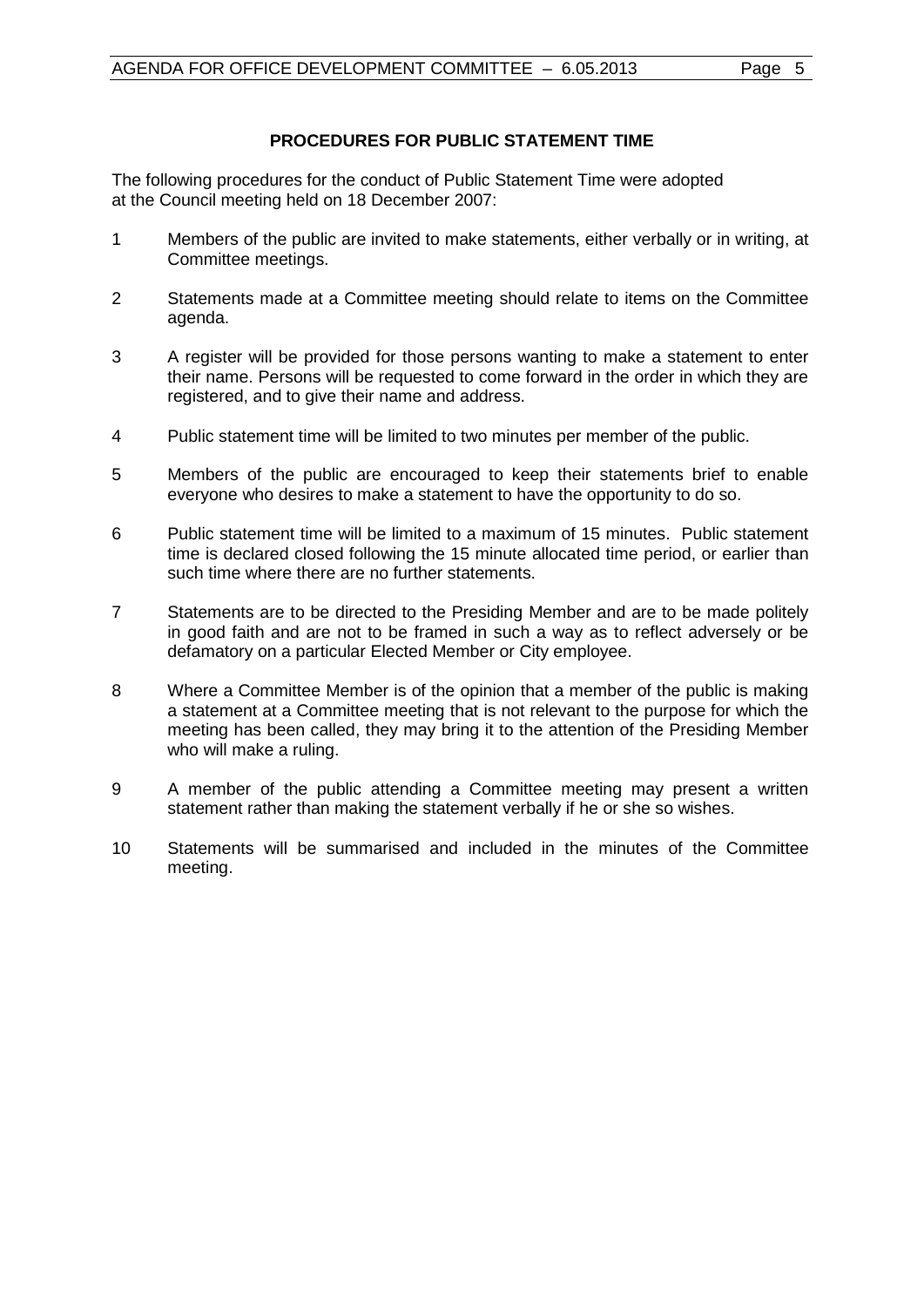# **TABLE OF CONTENTS**

| Item No | <b>Title</b>                                                                                                                                                          |    |  |
|---------|-----------------------------------------------------------------------------------------------------------------------------------------------------------------------|----|--|
|         | <b>Declaration of Opening</b>                                                                                                                                         | 8  |  |
|         | <b>Public Question Time</b>                                                                                                                                           | 8  |  |
|         | <b>Public Statement Time</b>                                                                                                                                          | 8  |  |
|         | Apologies/Leave of absence                                                                                                                                            | 8  |  |
|         | <b>Confirmation of Minutes</b>                                                                                                                                        | 9  |  |
|         | Announcements by the Presiding Member without discussion                                                                                                              | 9  |  |
|         | Declarations of Interest                                                                                                                                              | 9  |  |
|         | Identification of matters for which the meeting may sit behind<br>closed doors                                                                                        | 9  |  |
|         | Petitions and deputations                                                                                                                                             | 9  |  |
|         | Reports                                                                                                                                                               | 10 |  |
| 1       | Confidential - Joondalup City Centre Commercial<br>Office<br>Development - Expression of Interest: Commercial/Office<br>Development on City Owned Property - [103036] | 10 |  |
|         | Motions of which previous notice has been given                                                                                                                       | 11 |  |
|         | Requests for Reports for future consideration                                                                                                                         | 11 |  |
|         | Closure                                                                                                                                                               | 11 |  |
|         |                                                                                                                                                                       |    |  |

#### **Note:**

Clause 77 of the City's *Standing Orders Local Law 2005* states:

"Unless otherwise provided in this local law, the provisions of this local law shall apply to meetings of committees with the exception of:

- (a) Clause 29 (Members seating) and
- (b) Clause 54 (Limitation on members speaking)"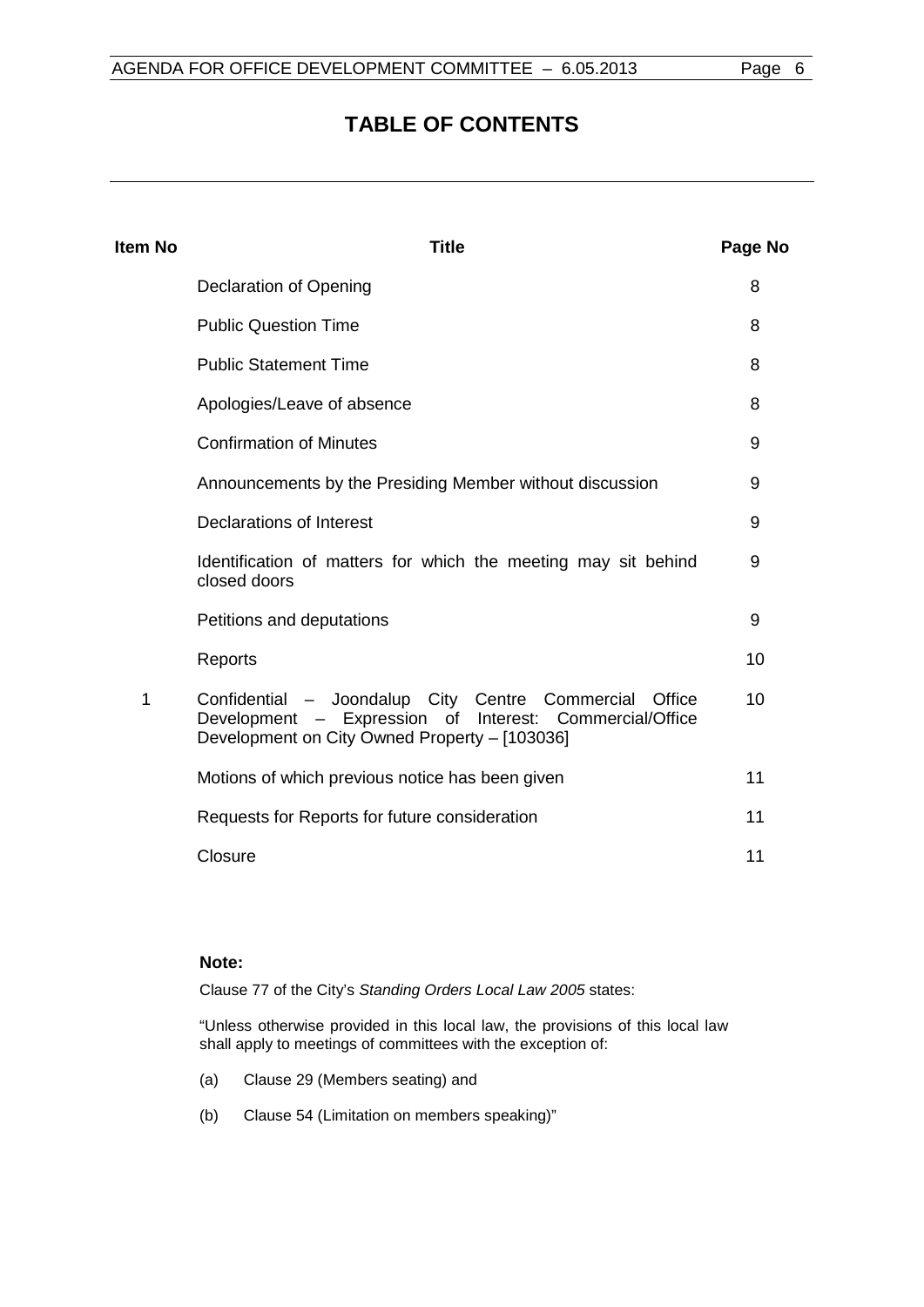# **CITY OF JOONDALUP**

Notice is hereby given that a meeting of the **Office Development Committee** will be held in Conference Room 1, Joondalup Civic Centre, Boas Avenue, Joondalup on **Monday, 6 May 2013** commencing at **9.00am.**

GARRY HUNT Chief Executive Officer **Joondalup** 3 May 2013 Western Australia

## **AGENDA**

#### *Committee Members (6) Deputies*

**Deputies** 

Cr Geoff Amphlett, JP Cr John Chester Cr Mike Norman

-

Members

Mayor Troy Pickard *Presiding Member* Cr Liam Gobbert Cr Kerry Hollywood *Deputy Presiding Member* Cr Tom McLean, JP Chief Executive Officer Director Planning & Community Development

## *Quorum for meetings (3):*

*The quorum for a meeting is to be at least 50% of the number of offices (whether vacant or not) of members of the committee.*

#### *Simple Majority:*

*A simple majority vote is to be more than 50% of those members present at the meeting.*

#### *Absolute majority (4):*

*An absolute majority vote is to be more than 50% of the number of offices (whether vacant or not) of the committee.*

#### *Casting vote:*

*In the event that the vote on a motion is tied, the presiding person must cast a second vote.*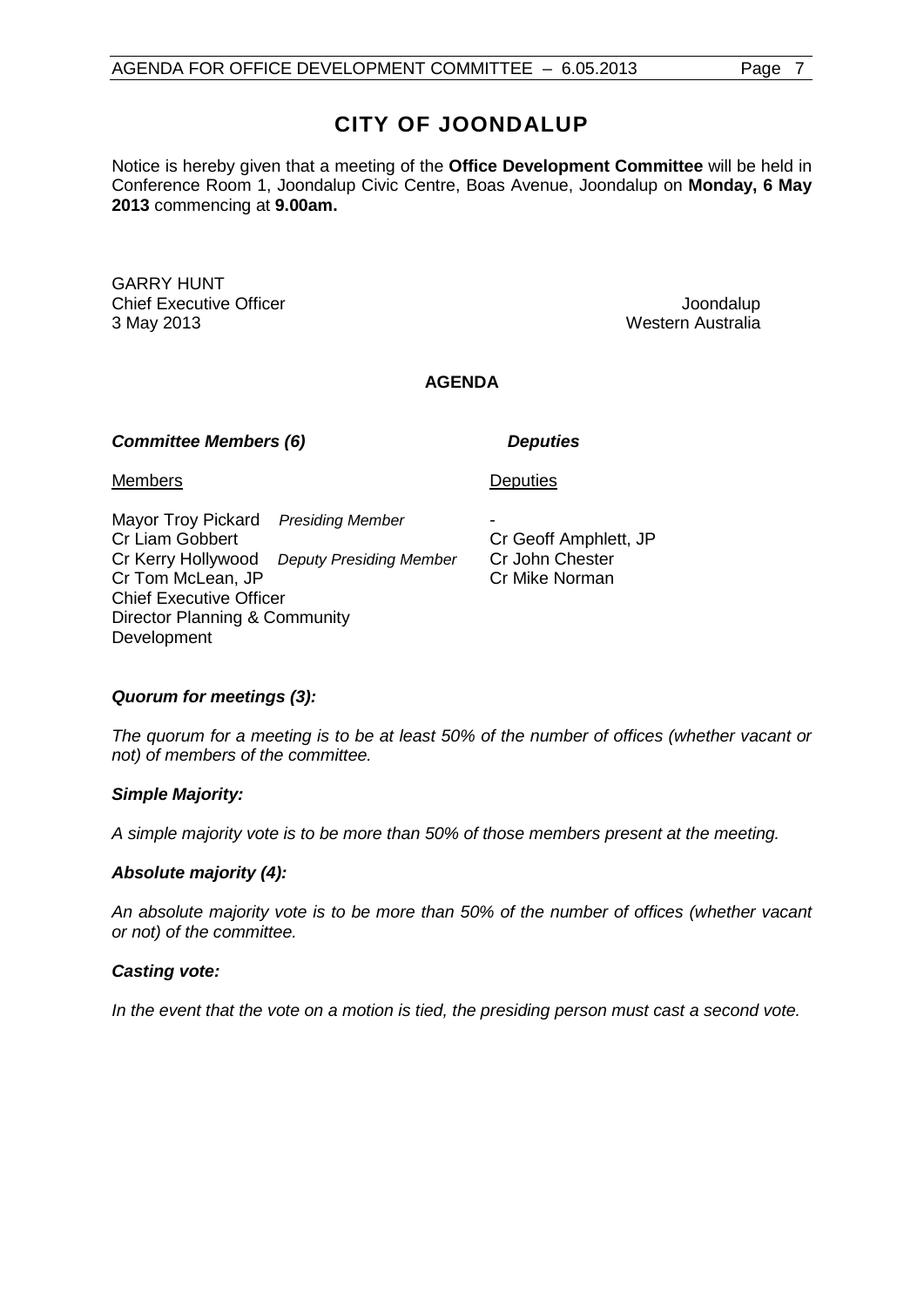### *Terms of Reference*

*To provide advice and make recommendations to Council on:*

- *the preferred location for the development of the Joondalup City Centre Commercial Office Development;*
- *the architectural design elements to be incorporated into the Joondalup City Centre Commercial Office Development;*
- *the core components to be included in the Joondalup City Centre Office Development;*
- *the development models and financial structures to progress the Joondalup City Centre Commercial Office Development, including expressions of interest; and*
- *the options for the ongoing management and utilisation of the Joondalup City Centre Commercial Office Development;*

#### *Delegated Authority*

<span id="page-7-0"></span>*The Office Development Committee is delegated authority to make appropriate decisions on behalf of Council that are aligned with the Committee's Terms of Reference and in accordance with the constraints of the Local Government Act 1995.*

## **DECLARATION OF OPENING**

<span id="page-7-1"></span>**PUBLIC QUESTION TIME**

<span id="page-7-2"></span>**PUBLIC STATEMENT TIME**

#### <span id="page-7-3"></span>**APOLOGIES/LEAVE OF ABSENCE**

#### **Leave of Absence previously approved**

| Cr Kerry Hollywood   | 1 May to 26 May 2013 inclusive.  |
|----------------------|----------------------------------|
| Cr Mike Norman       | 4 May to 11 May 2013 inclusive.  |
| Cr Brian Corr        | 19 May to 23 May 2013 inclusive. |
| Cr Russ Fishwick, JP | 19 May to 23 May 2013 inclusive. |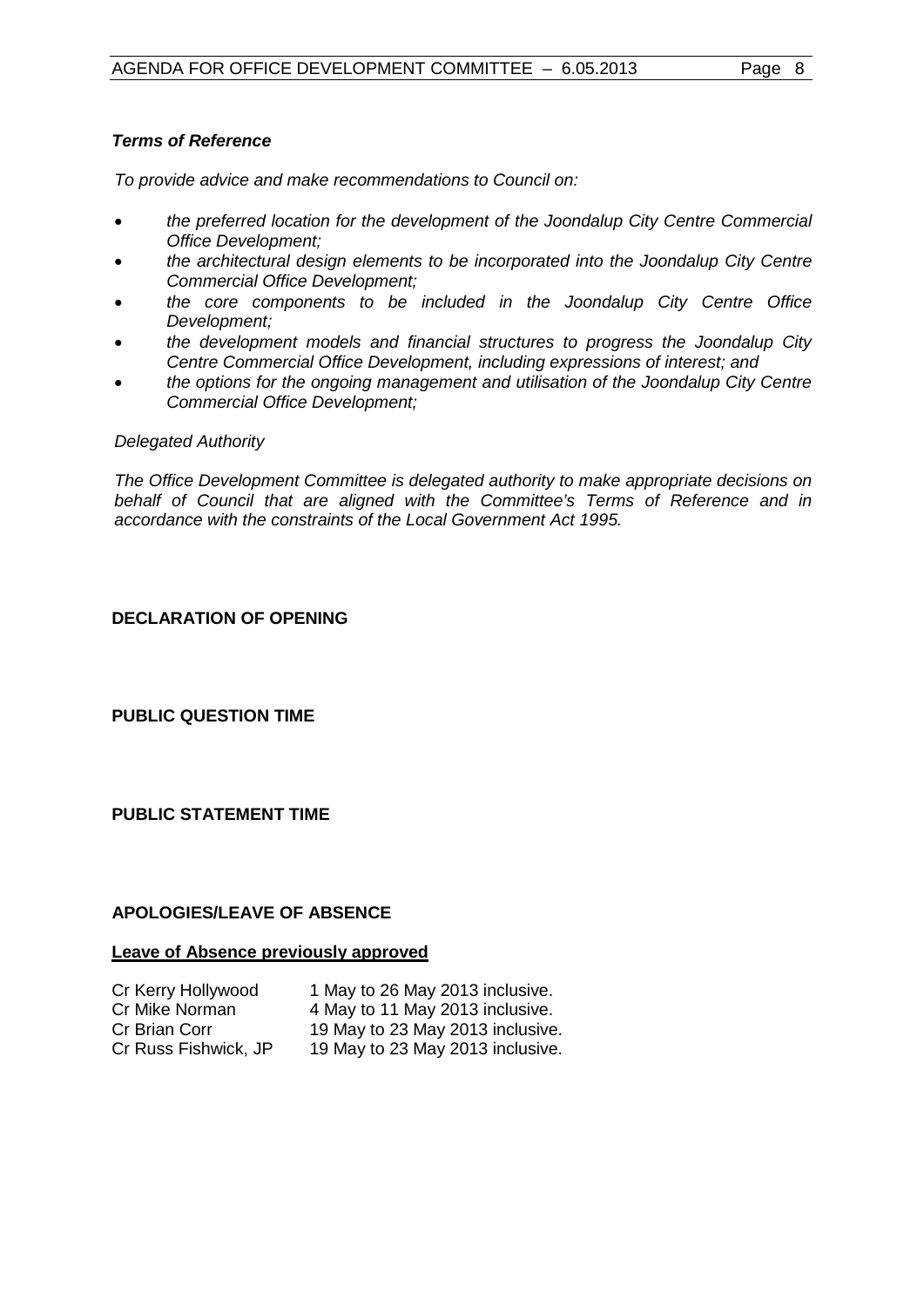### <span id="page-8-0"></span>**CONFIRMATION OF MINUTES**

#### MINUTES OF THE OFFICE DEVELOPMENT COMMITTEE HELD 8 OCTOBER 2012

#### **RECOMMENDATION**

<span id="page-8-1"></span>**That the minutes of the meeting of the Office Development Committee held on 8 October 2012 be confirmed as a true and correct record.**

## **ANNOUNCEMENTS BY THE PRESIDING MEMBER WITHOUT DISCUSSION**

<span id="page-8-2"></span>**DECLARATIONS OF INTEREST**

#### <span id="page-8-3"></span>**IDENTIFICATION OF MATTERS FOR WHICH THE MEETING MAY SIT BEHIND CLOSED DOORS**

<span id="page-8-4"></span>Item 1: Confidential – Joondalup City Centre Commercial Office Development – Expression of Interest: Commercial/Office Development on City Owned Property

#### **PETITIONS AND DEPUTATIONS**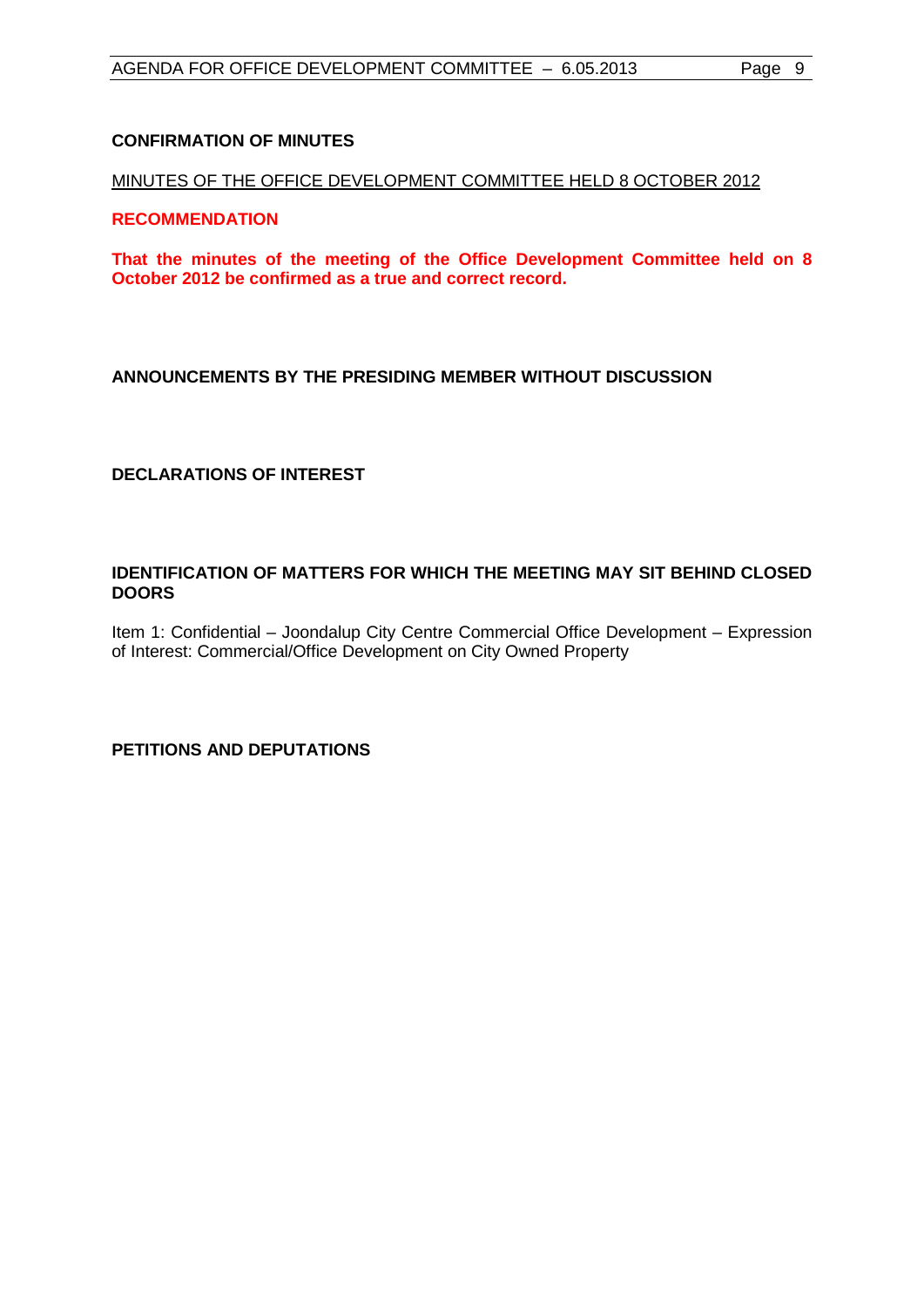### <span id="page-9-0"></span>**REPORTS**

## <span id="page-9-1"></span>**ITEM 1 CONFIDENTIAL - JOONDALUP CITY CENTRE COMMERCIAL OFFICE DEVELOPMENT - EXPRESSION OF INTEREST: COMMERCIAL/OFFICE DEVELOPMENT ON CITY OWNED PROPERTY**

| <b>WARD</b>                           | <b>North</b>                                                                                                                                                                                                                                                                                              |                                                                                                                                                                                                                                                                                                                                                               |  |
|---------------------------------------|-----------------------------------------------------------------------------------------------------------------------------------------------------------------------------------------------------------------------------------------------------------------------------------------------------------|---------------------------------------------------------------------------------------------------------------------------------------------------------------------------------------------------------------------------------------------------------------------------------------------------------------------------------------------------------------|--|
| <b>RESPONSIBLE</b><br><b>DIRECTOR</b> | Mr Mike Tidy<br><b>Corporate Services</b>                                                                                                                                                                                                                                                                 |                                                                                                                                                                                                                                                                                                                                                               |  |
| <b>FILE NUMBER</b>                    | 103036, 101515                                                                                                                                                                                                                                                                                            |                                                                                                                                                                                                                                                                                                                                                               |  |
| <b>ATTACHMENTS</b>                    | Attachment 1<br>Attachment 2<br>Attachment 3<br>Attachment 4<br>Attachment 5<br>Attachment 6                                                                                                                                                                                                              | Expression of Interest: Commercial/Office<br>Development on City owned Property<br><b>Evaluation Plan</b><br>Summary of the outcome of the evaluation<br>process<br>Technical advice - Willoughby Property<br>Group<br>Summary of technical advice - Jackson<br>McDonald<br>Profiles of technical advisors: Willoughby<br>Property Group and Jackson McDonald |  |
| <b>AUTHORITY / DISCRETION</b>         | (Please Note: These attachments are confidential and will<br>appear in the official Minute Book only)<br>Executive - The substantial direction setting and oversight<br>role of Council, such as adopting plans and reports,<br>accepting tenders, directing operations, setting and<br>amending budgets. |                                                                                                                                                                                                                                                                                                                                                               |  |

This report is confidential in accordance with sections 5.23(2)(c) and 5.23(2)(e)(ii) of the *Local Government Act 1995*, which also permits the meeting to be closed to the public for business relating to the following:

- *A contract entered into, or which may be entered into, by the local government and which relates to a matter to be discussed at the meeting;*
- *A matter that if disclosed would reveal information that has a commercial value to a person.*

A full report is provided to Elected Members under separate cover. The report is not for publication.